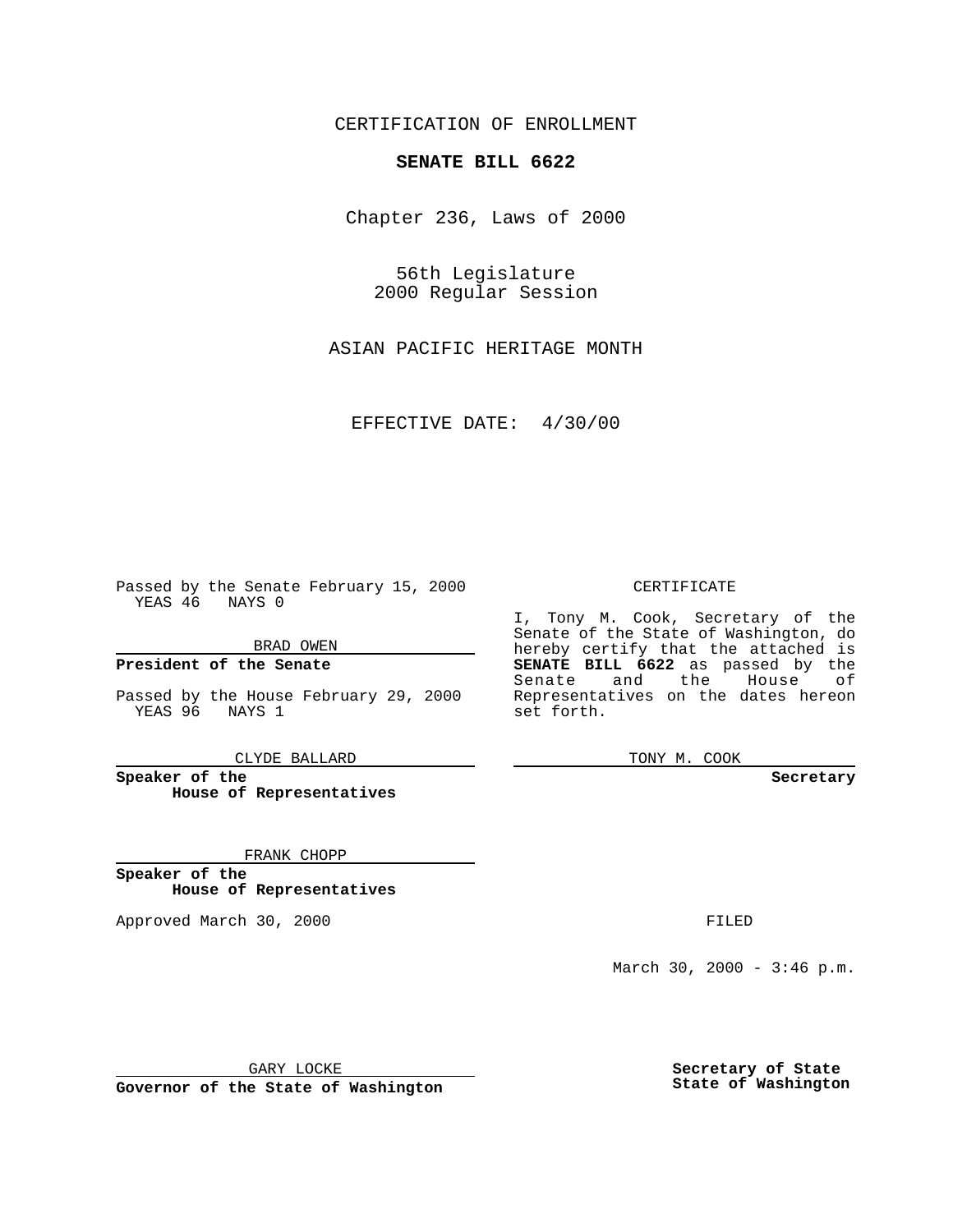## **SENATE BILL 6622** \_\_\_\_\_\_\_\_\_\_\_\_\_\_\_\_\_\_\_\_\_\_\_\_\_\_\_\_\_\_\_\_\_\_\_\_\_\_\_\_\_\_\_\_\_\_\_

\_\_\_\_\_\_\_\_\_\_\_\_\_\_\_\_\_\_\_\_\_\_\_\_\_\_\_\_\_\_\_\_\_\_\_\_\_\_\_\_\_\_\_\_\_\_\_

Passed Legislature - 2000 Regular Session

## **State of Washington 56th Legislature 2000 Regular Session**

**By** Senators Shin, Rasmussen, Kohl-Welles, Sheahan, McAuliffe, Prentice, B. Sheldon, Winsley, Finkbeiner, Benton, Fairley, Eide, Goings, Bauer, Franklin, Haugen, Gardner, Loveland, T. Sheldon, Jacobsen, Hargrove, Kline, Fraser, Heavey, Patterson, Hale and Roach

Read first time 01/20/2000. Referred to Committee on State & Local Government.

1 AN ACT Relating to the designation of May as Asian Pacific American 2 Heritage Month; amending RCW 43.117.010 and 43.117.070; adding a new 3 section to chapter 43.117 RCW; and providing an effective date.

4 BE IT ENACTED BY THE LEGISLATURE OF THE STATE OF WASHINGTON:

5 **Sec. 1.** RCW 43.117.010 and 1995 c 67 s 2 are each amended to read 6 as follows:

 The legislature declares that the public policy of this state is to insure equal opportunity for all of its citizens. The legislature finds that Asian Pacific Americans have unique and special problems. It is the purpose of this chapter to improve the well-being of Asian Pacific Americans by insuring their access to participation in the fields of government, business, education, and other areas. The legislature is particularly concerned with the plight of those Asian Pacific Americans who, for economic, linguistic, or cultural reasons, find themselves disadvantaged or isolated from American society and the 16 benefits of equal opportunity. The legislature aims to help these and all Asian Pacific Americans achieve full equality and inclusion in 18 American society. The legislature further finds that it is necessary to aid Asian Pacific Americans in obtaining governmental services in